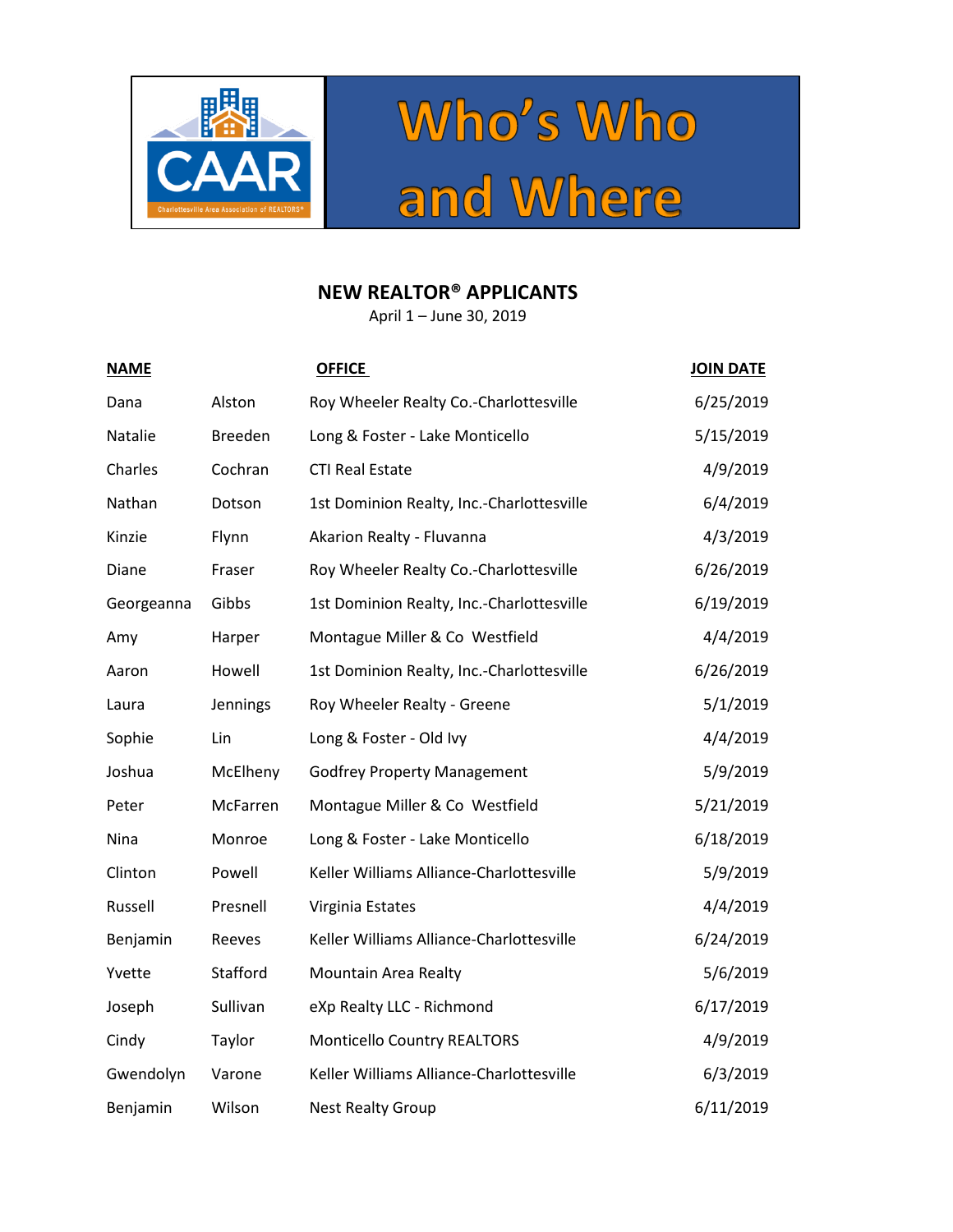### **MEMBER OFFICE TRANSFERS**

April 1 – June 30, 2019

### **NAME** PREVIOUS OFFICE **CURRENT OFFICE**

| Thelma C     | <b>Bailey</b>    | RE/MAX Realty Specialists-Charlottesville | 1st Dominion Realty, Inc.-Charlottesville |
|--------------|------------------|-------------------------------------------|-------------------------------------------|
| Joshua       | <b>Ballengee</b> | Berkshire Hathaway HSDFB & Co.            | Berkshire Hathaway HSDFB Garbee           |
| Margaret     | <b>Brown</b>     | Keller Williams Alliance-Charlottesville  | ERA Bill May Realty Co.                   |
| Sandra       | Collins          | Roy Wheeler Realty Co. - Downtown         | Long & Foster - Lake Monticello           |
| Melissa      | Davis            | 1st Dominion Realty, Inc.-Charlottesville | <b>Monticello Country REALTORS</b>        |
| Tim E        | Grossman         | RE/MAX Realty Specialists-Crozet          | RE/MAX Realty Specialists-Downtown        |
| <b>Nealy</b> | Harding          | Valere Real Estate                        | Hometown Realty Services-Twin Hickory     |
| Sandra       | Lauer            | Keller Williams Realty-Richmond West      | Roy Wheeler Realty Co.-Charlottesville    |
| Lewis        | Nelson           | Long & Foster - Historic Downtown         | Keller Williams Alliance-Charlottesville  |
| Janice       | O'Hara           | <b>CTI Real Estate</b>                    | <b>CTI Real Estate</b>                    |
| Irma (Lauri) | Powell           | Roy Wheeler Mountain and Valley Prop.     | Roy Wheeler Realty Zions                  |
| Alice        | Wallwork         | RE/MAX Realty Specialists-Charlottesville | Keller Williams Alliance-Charlottesville  |
| Sherri       | White            | Long & Foster - Lake Monticello           | Keller Williams Realty-Richmond West      |

# **NEW SINGLE & GROUP AFFILIATE MEMBERS & OFFICES**

April 1 – June 30, 2019

| <b>NAME</b>   |            | <b>OFFICE</b>                               | <b>MEMBER TYPE</b> |
|---------------|------------|---------------------------------------------|--------------------|
| Angelo        | Jennings   | Grout & Carpet Wizards, Inc.                | Affiliate Group    |
| Melody        | Jennings   | Grout & Carpet Wizards, Inc.                | Affiliate Group    |
| Noah          | Kopp       | Southern Development Homes                  | Affiliate Group    |
| <b>Bianca</b> | CattaPreta | Southern Development Homes                  | Affiliate Group    |
| Megan         | Lloyd      | UVA Community Credit Union & Member Options | Affiliate Group    |